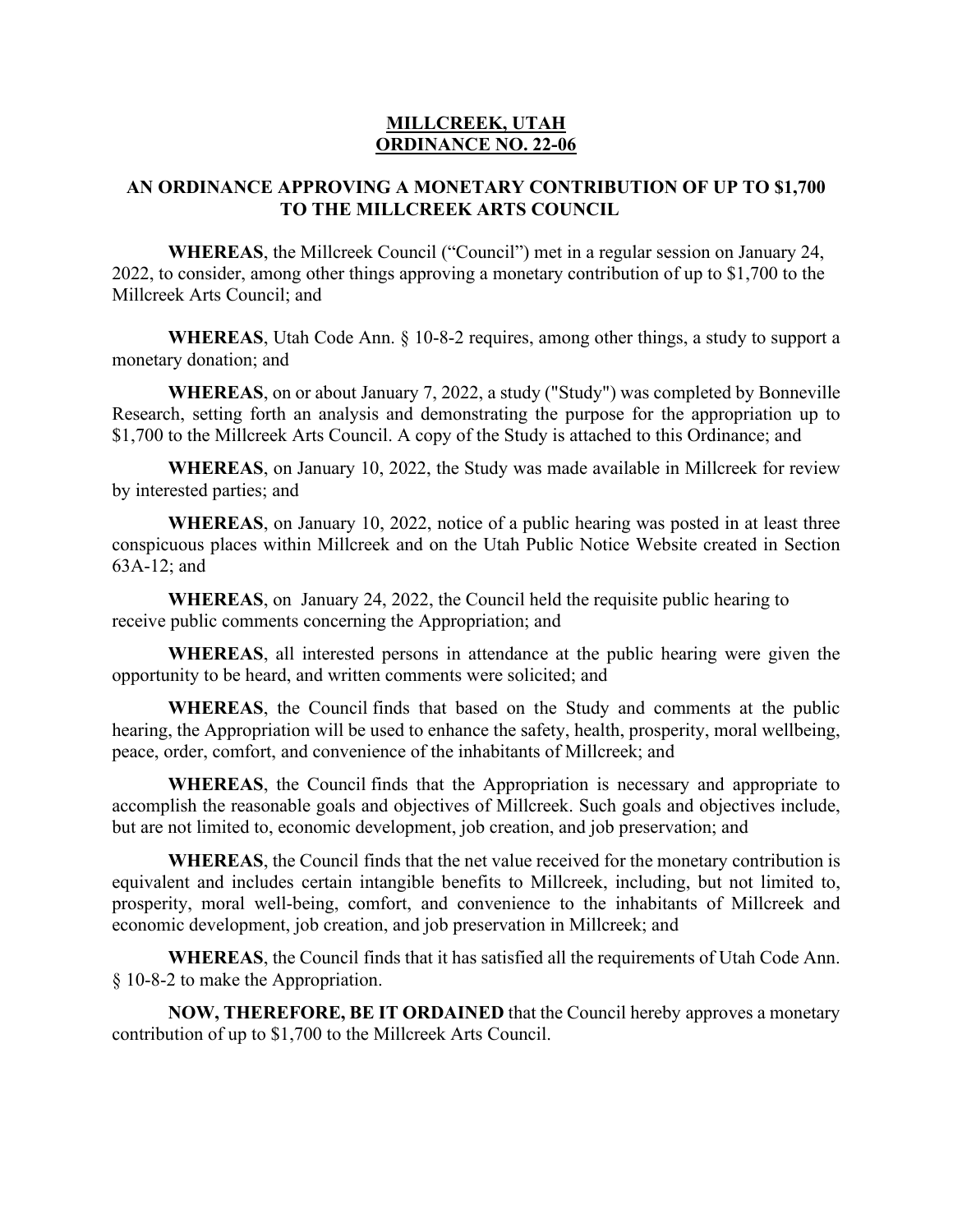This Ordinance assigned Ordinance No. 22-06, shall take effect as soon as it shall be published or posted as required by law, deposited, and recorded in the office of the City Recorder, and accepted as required herein.

PASSED AND APPROVED this 24<sup>th</sup> day of January, 2022.

### **MILLCREEK**

 $By:$ 

**Jeff Silvestrini**, Mayor

**ATTEST:**

**Elyse Sullivan,** City Recorder

| Roll Call Vote: |        |  |
|-----------------|--------|--|
| Silvestrini     | Yes No |  |
| Catten          | Yes No |  |
| DeSirant        | Yes No |  |
| Jackson         | Yes No |  |
| Uipi            | Yes No |  |
|                 |        |  |

#### CERTIFICATE OF POSTING

I, the duly appointed recorder for Millcreek, hereby certify that: ORDINANCE 22-06: AN ORDINANCE APPROVING A MONETARY CONTRIBUTION OF UP TO \$1,700 TO THE MILLCREEK ARTS COUNCIL was passed and adopted this 24<sup>th</sup> day of January, 2022 and certifies that copies of the foregoing Ordinance 22-06 were posted in the following locations within the municipality this day of January, 2022.

1. Millcreek City Hall, 3330 S. 1300 E., Millcreek, UT 84106

2. Millcreek Community Center, 2266 E. Evergreen Ave., Millcreek, UT 84109

3. Calvin S. Smith Library, 810 E. 3300 S., Millcreek, UT 84106

 $\overline{\phantom{a}}$  , and the set of the set of the set of the set of the set of the set of the set of the set of the set of the set of the set of the set of the set of the set of the set of the set of the set of the set of the s Elyse Sullivan, City Recorder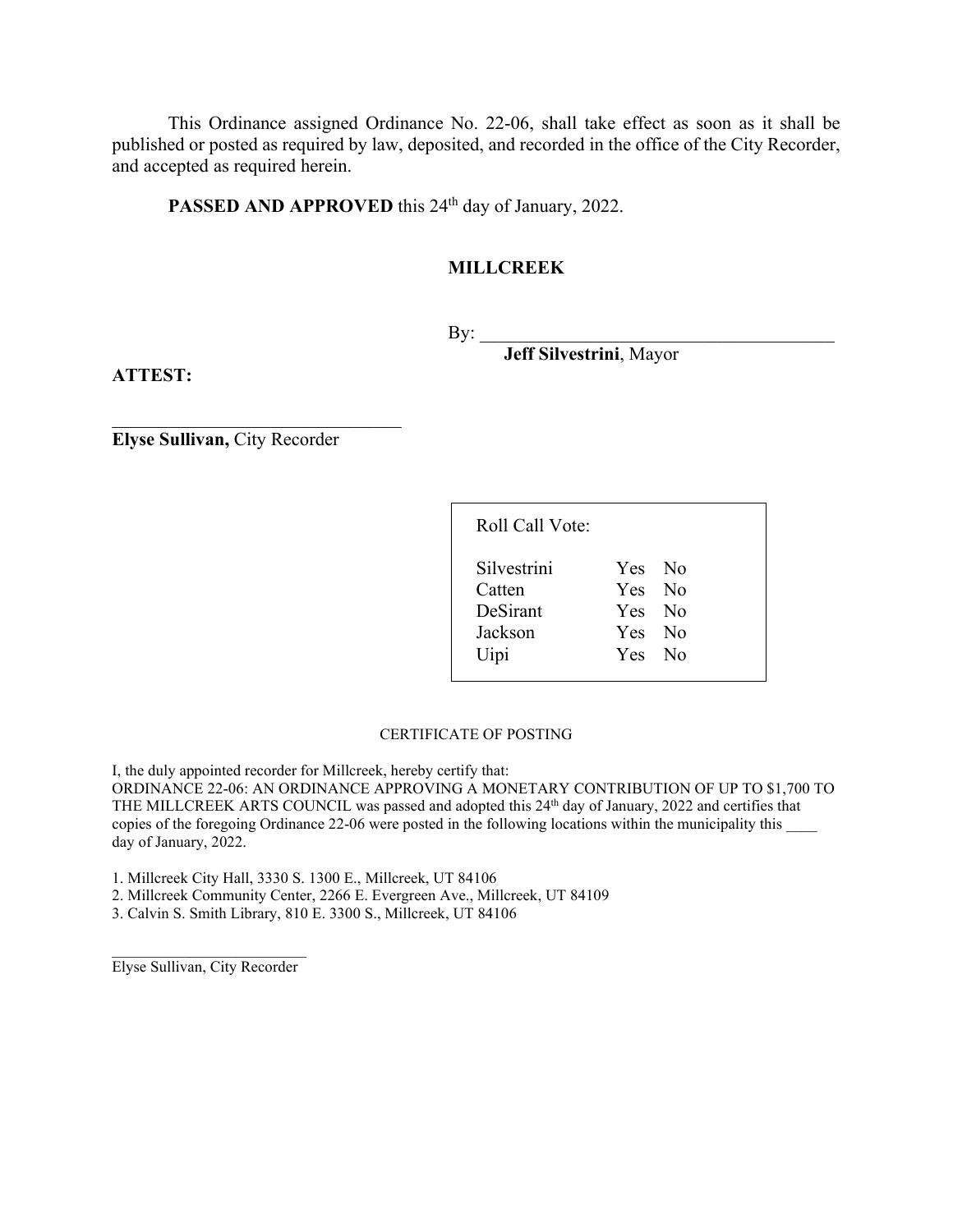

January 7th, 2022

## **Introduction:**

1

This analysis intends to provide Millcreek, a Utah Municipality, and the Millcreek City Council with the information required by the Utah Code Section 10-8-2. Appropriations -- Acquisition and disposal of property -- Corporate purpose -- Procedure.

## **Reason for the Study:**

Utah Code § 10-8-2 and case law require a more rigorous review and approval process before the City can provide grants to nonprofit organizations. The process requires that the City complete a Study before awarding the grants.

# **Key Elements of the Study:**

The Study shall consider the following factors:

- 1. Completion of a study that addresses the following:
	- a. The benefit the City will receive—tangible or intangible—in return for appropriated funds.
	- b. An analysis of how the appropriation will be used to enhance the safety, health, prosperity, moral well-being, peace, order, comfort, or the convenience of Millcreek residents.
	- c. Whether the appropriation is necessary and appropriate to accomplish goals and objectives of the City, such as:
		- i. Removing blight or underdeveloped properties;
		- ii. Increasing the City's tax base;
		- iii. Creating jobs;
		- iv. Retaining jobs, and
		- v. Any other identified public purpose that the appropriation might serve.
	- d. Completing a financial analysis showing projected financial returns to the City, if any, and the period over which the City will recoup the appropriation amount.
- 2. A finding by the Council that the development will promote safety, health, prosperity, moral well-being, peace, order, comfort, or the convenience of the Millcreek residents shall be adopted by Resolution citing the Study as evidence to support that finding.
- 3. The processes outlined in Utah Code Ann. § 10-8-2h will complete the final appropriation: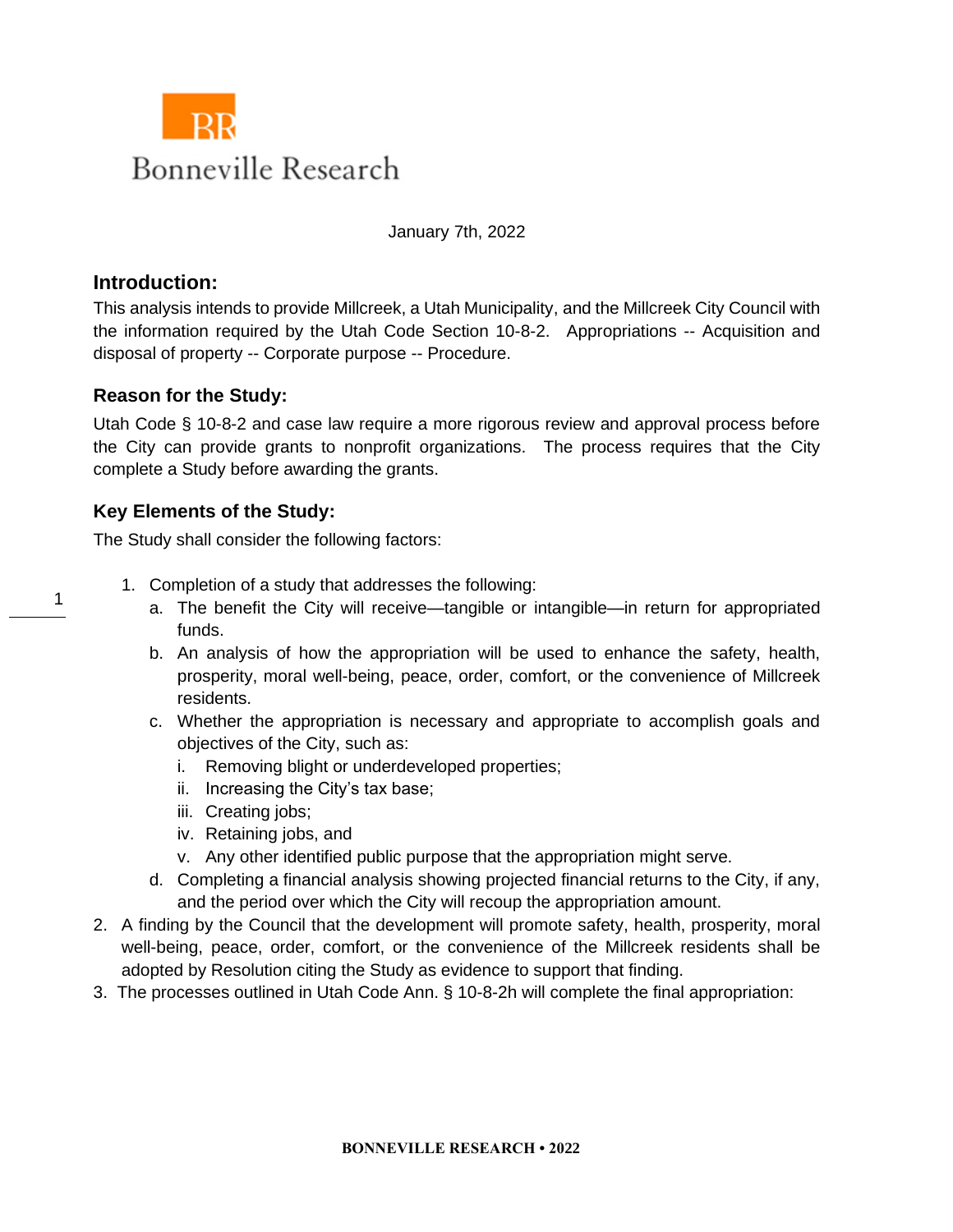- a. If the appropriation is made as an amendment to the current year's fiscal budget, then the appropriation shall be approved according to the process outlined in Utah Code Ann. § 10-8-2(3)(d).
- b. If the appropriation is made as part of a future fiscal year budget, then the appropriation shall be approved during the regular annual budget process.

**Millcreek Agreement** – Millcreek proposes to make the following monetary appropriation for the Fiscal Year 2021/2022:

• "Gettin Visual at the Library" 2022 – Up to \$1,700.00

# *"***Gettin Visual at the Library***"* **Proposal:**

In collaboration with the Millcreek Library, the Millcreek Arts Council (MAC), Artist Relations Committee has hosted a monthly art show, Gettin Visual at the Library.

The Library hosts the artist's work for a month, and the Committee also offers a one-night reception for the artist, open to the public, to celebrate the artist and their work.

At the reception, we have been offering light refreshments and live music. Typically, the art reception takes place at the Millcreek Library on the first Friday of the month from 6-7 pm. The Library allows us to run this event at their facility, free of charge.

This event was temporarily paused in 2020/2021 (due to the pandemic). MAC restarted this event in October 2021 and has already had hundreds of library patrons view the artwork installations throughout the month and an average of 25 attendees at the art receptions.

Artists are scheduled through July 2022, with an ongoing list of interested artists.

The Millcreek Arts Council (MAC), Artist Relations Committee is hoping to grow this offering in 2022 through the following:

- Increase the number of attendees at the art reception: We are currently working to grow our social media presence (to better market the event). We're also hoping to secure funds to pay for the musicians (hopefully increasing the motivation to attend and improve the marketing pool).
- Create artist-focused thank you cards: Cultivating our community partnerships is a big focus this year. One easy way we plan on doing this is to send out thank you cards to sponsors, participating artists, and community partnerships. We want to use this as an opportunity to celebrate Millcreek artists by using the artwork displayed at the Library on the front of the thank you cards (with the artist's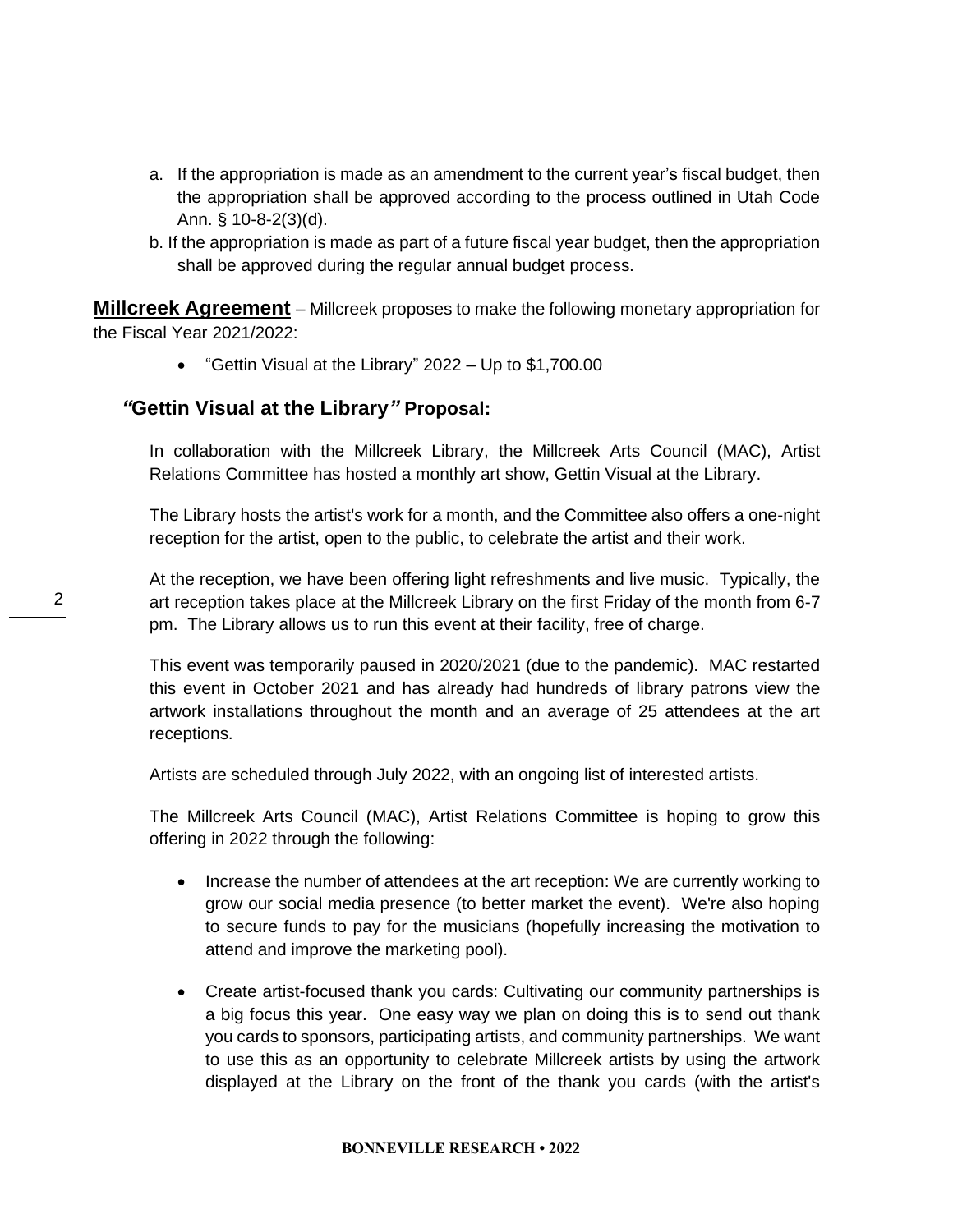permission) and highlighting the artist's bio on the back of each card. Financial Budget for the Gettin Visual at the Library event, 2022:

# **Proposed "Gettin Visual" at the Library Budget:**

|           | • Refreshments: (\$50 per month)                          | \$600.00   |
|-----------|-----------------------------------------------------------|------------|
| $\bullet$ | Payment of local musician: (\$50 per month)               | \$600.00   |
|           | • Printing thank you cards with artist's image(s) on them |            |
|           | (for participating artists and local sponsors):           | \$500.00   |
|           | Total funds needed for Gettin Visual at the Library 2022: | \$1,700.00 |
|           |                                                           |            |

• Total requested amount from the City of Millcreek:  $$1,700.00$ 

## *ANALYSIS:*

3

Chapter 2.39.010 of the "Millcreek Municipal Code" states that:

… it is the purpose of the City Council to support the encouragement of volunteer services and programs within the City. The City Council recognizes that volunteers are essential to the City government's productivity, efficiency, and cost-effectiveness. Therefore, the effective management of volunteer programs is a matter of significant importance.

Chapter 2.04.130 of the "Millcreek Municipal Code" further states that:

- A. The (City) Council may establish additional committees as it deems appropriate. It may convene committee meetings at any time for Study, discussion, investigation, formal hearings or inquiries, workshops, training, or presentations by or responses from citizens or other interested persons or groups.
	- B. No official action may be taken in committee meetings other than adopting non-binding recommendations to the Council.

The Millcreek Senior Center Advisory Committee advisory is a 501(c)(3) organization, and the purpose is to support the services and events for senior citizens at the Millcreek Senior Center.

# *CONCLUSION AND REQUIRED FINDING:*

The municipality of Millcreek's purpose for the above-listed appropriation to the Millcreek Arts Council "Gettin Visual" at the Library program will be to seek to achieve the following Community Objectives:

- Connecting Millcreek residents to local art and music
- Offering the community visual art shows that range in style, medium, themes, and cultural backgrounds
- An opportunity for the community to talk with the artist (at the art reception) and have intermodal art engagement (combining music and visual art)
- Encouraging residents to visit their local Library
- Promoting local artists
- Creating an aesthetic community ritual

The appropriation is necessary and appropriate to accomplish Millcreek's reasonable goals and

#### **BONNEVILLE RESEARCH • 2022**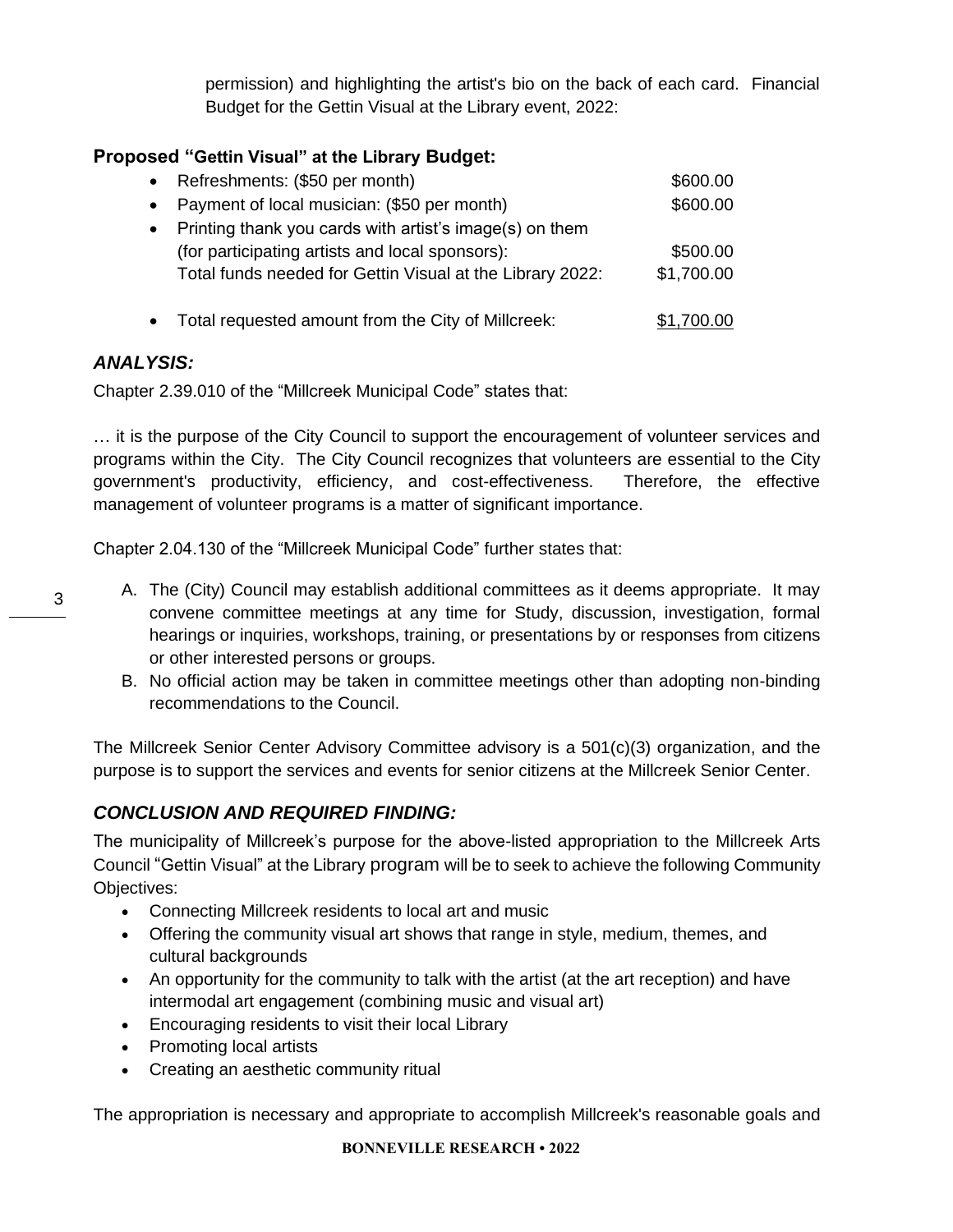objectives, a Utah Municipal Corporation, in economic development, job creation, affordable housing, blight elimination, job preservation, and preservation of historic structures and property other public purposes.

# *GENERAL LIMITING CONDITIONS:*

*Every reasonable effort was made to ensure that this Study's data reflects accurate and timely information, and it is believed to be reliable.*

- *The Study is based on estimates, assumptions, and other information developed by Bonneville Research from its independent research effort, general knowledge of the region, primary data sources including Millcreek, the Utah State Tax Commission, and the Utah State Auditor's Office, and consultations with the Client's representatives.*
- *No responsibility is assumed for inaccuracies in reporting by the Client, its agents, or any other data sources used in preparing or presenting this Study. This report is based on information collected during January of 2022, and Bonneville Research has not undertaken any update of its research since that date. Bonneville Research makes no warranty that any of the values or results contained in this Study will actually be achieved. This report is not to be used with any public or private offering of securities or other similar purposes. This Study is qualified in its entirety and should be considered considering these limitations, conditions, and considerations.*